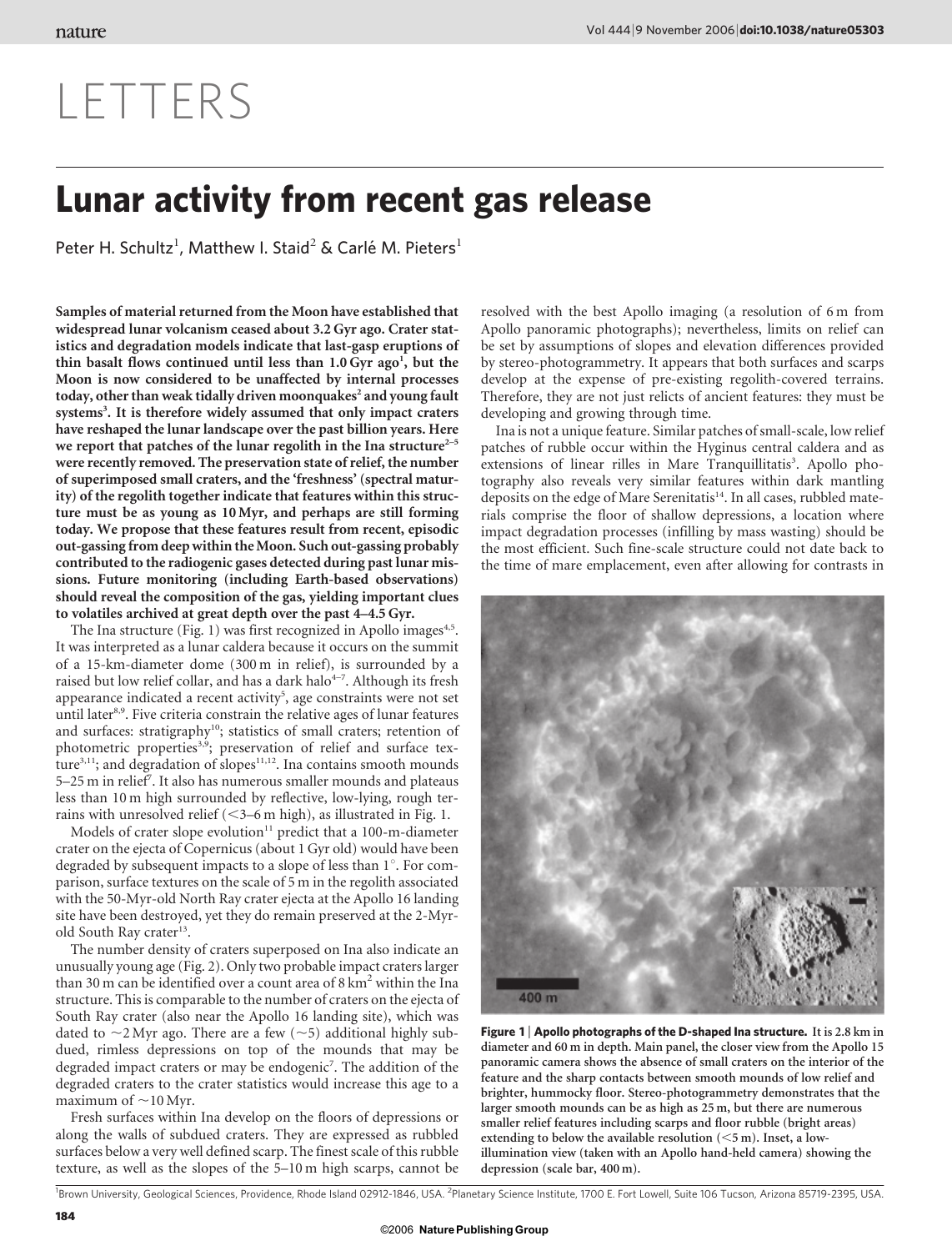surface strengths (for example, basalts versus regolith), which affect crater scaling and degradation rates<sup>15</sup>. Rather, preservation of metrescale topography requires an age measured in millions, not billions, of years.

Recent data and associated advances in lunar spectroscopy have provided new methods for determining the relative exposure age and composition of the lunar surface<sup>16–25</sup>. The reflectance properties of the Ina depression and surrounding deposits have been examined using a USGS 100 m per pixel Clementine mosaic<sup>17</sup>. Figure 3 provides an overlay of Clementine colour ratio images onto an Apollo 15 panoramic photograph of the Ina structure and the surrounding region. The majority of the soils surrounding Ina have a weak mafic band (shown in purple in Fig. 3), but the 0.8-km-diameter 'western' crater exhibits a stronger band (displayed in green) with no change in albedo. The strongest mafic ratios within Ina are directly associated with the interior bright, rubbled materials (Fig. 3). The band strength and overall spectral properties of the brightest materials within Ina are most similar to very fresh mare craters in Tranquillitatis, thereby implying fresh exposure of high-titanium basalts.

Plots of spectral ratios against albedo allow examination of the optical maturity and composition of a wide range of lunar materials18–24,26,27. Here, spectral band strength is plotted against the optical albedo (Fig. 4) as a means to assess optical alteration of regional materials due to space weathering<sup>22</sup>. Band-strength indicates the presence of more mafic and/or less weathered materials within Ina (Fig. 4), consistent with a strewn field of ejecta blocks revealed in high-resolution Apollo panoramic photography of the region.

The trend for the Ina structure (shown in blue in Fig. 4) parallels that for the fresh crater in Lacus Felicitatis (shown in red). As the ultraviolet/visible spectral properties of Ina and the western crater are also much bluer (higher 415 nm/750 nm ratio) than surrounding deposits, this difference suggests the exposure of an underlying high-titanium mare basalt unit both at Ina and at the western crater. Bright materials within the Ina depression exhibit the strongest mafic band ratio in central Felicitatis, and are interpreted as the least weathered exposures of the underlying high-titanium mare unit—that is, these bright materials have a very young exposure age. For reference, the band strength for materials within Ina approaches that of hightitanium basalts freshly exposed on the wall of Dawes crater<sup>22</sup>.

Both morphological and spectral criteria indicate that the exposed surfaces within Ina are exceedingly young. In fact, our observations do not preclude the possibility that it is still in the process of formation. The low-lying, fresh exposures within Ina indicate exhumed patches of high-titanium basalt surface beneath a very thick regolith  $(>12 \text{ m})$  or pyroclastic surface layer, consistent with the regional geologic setting. The original basaltic surfaces date back to at least  $3.5$  Gyr ago<sup>10</sup>, but sudden degassing episodes removed this regolith layer to expose a long-buried basalt surface. The faint halo and raised rim of ejected regolith encircling the Ina structure are consistent with a relatively low energy process with limited ballistic range characterizing the removal process.

Ina is just one of at least four similar endogenic features, most related to a system of west-northwest–east-southeast (WNW–ESE) trending rilles around the Imbrium impact basin. Ina is at the intersection of northeast–southwest-trending structural elements (radial to Imbrium) and subtle WNW–ESE-trending regional structural elements crossing the Imbrium ejecta. The Hyginus depression is similarly situated at the intersection of the two rilles (Rima Hyginus): a northwest–southeast graben extending to the northwest, and an eastnortheast–west-southwest (ENE–WSW) graben to the southwest, which parallels an adjacent en echelon system of rilles (Rima Ariadaeus). Another small irregular depression in Mare Tranquil-



Figure 2 <sup>|</sup> Comparison between the age of Ina and selected bright-rayed impact craters on the Moon. The age is based on the number density of superimposed small (10–50 m diameter) craters. Plot shows the cumulative number density of craters larger than a given diameter (*D*), and reflects the relative time since a feature or deposit was formed. Craters sampled by the Apollo mission (North and South Ray, Apollo 16; Cone, Apollo 14) provide approximate calibration for actual time. In an equivalent area, the ejecta deposits around Tycho (109 Myr old) retain more than 8 craters larger than 80 m. Ejecta deposits around North Ray ( $\sim$  50 Myr), Cone ( $\sim$  25 Myr) and South Ray (2 Myr) craters exhibit 80, 30 and 3 craters larger than 30 m, respectively, within the same count area. Only two impact craters larger than 30 m are identified on the interior rubble terrains of Ina. Error bars represent  $\pm 1$  standard deviation ( $\pm 1\sigma$ ), based on the total number of craters counted in the selected areas. All crater statistics for the bright-rayed craters were made on the continuous ejecta deposits (more than 0.25 crater radii from the rim crest) or clearly related ejecta deposits (for example, the crater Kepler). Relative ages of the different craters can be more readily compared by extrapolation to a common diameter, which is shown here as the intercepts with a diameter of 50 m (vertical line).



Figure 3 <sup>|</sup> Clementine colour-ratio composite of the Ina structure and its surrounding region. The false colours indicate variations in composition and age, and correspond to the following ratios: blue, 415 nm/750 nm; green, 750 nm/950 nm; and red, 750 nm/415 nm. Greener regions indicate less mature soils and regions of increased mafic mineralogy. Materials within the Ina depression have distinctly blue ultraviolet/visible ratio values, characteristics that are comparable to high-titanium basalts within Mare Tranquillitatis. The interior of Ina also exhibits a very strong 750 nm/950 nm mafic ratio (displayed in green), relative to surrounding materials, comparable to the smaller, fresh crater to the west. Colour ratio is superimposed on an Apollo 15 panoramic photograph, number 176.